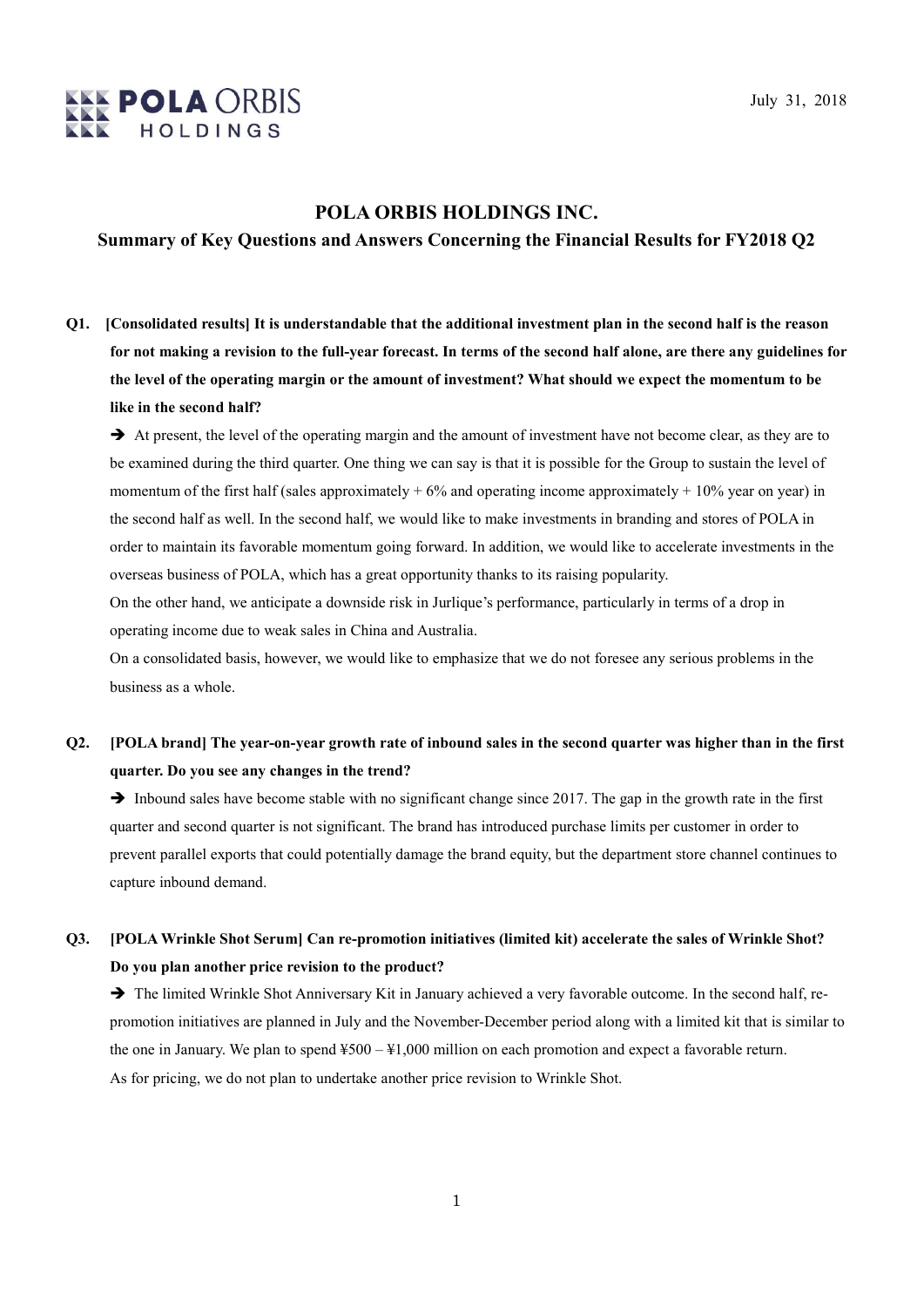#### Q4. [POLA Wrinkle Shot Serum] What do you expect the contribution of Wrinkle Shot to overseas sales to be?

 $\rightarrow$  For this fiscal year, the overseas sales of Wrinkle Shot are only limited in Hong Kong and Taiwan. However, the brand plans to launch the product in other countries from next year onward. For the Chinese market, as it is likely to take time to launch the product in stores due to regulations, we are currently considering a route through cross-border e-commerce.

Although the overseas sales plan for the product for next year is undecided, we would like to aim for a large contribution.

As a side note, we believe that it is also very important to raise the brand value of POLA as a high prestige brand in the overseas market, but not only for the popularity of the Wrinkle Shot product. Today, the B.A and White Shot series have become very popular overseas, and overseas sales growth is strong (2.3 times year on year). By raising the brand value, we would like to maintain the strong momentum.

## Q5. [POLA brand] What is the situation of the overseas duty-free business? Is the business through distributors or subsidiaries? Is sell-through going well?

→ POLA opened a counter at a downtown duty-free store in Korea, and sales have been strong. The brand plans to open more counters in Korea and other countries in Asia. The duty-free business is a distributor model. Sell-through and sell-in are both progressing beyond the plan, and there is no need for concern about excess inventory.

## Q6. [POLA brand] Could you provide us with a channel breakdown of the ¥7.0 billion increase in sales at POLA? What is the growth rate of sales through foreign national Beauty Directors?

 $\rightarrow$  The increase in domestic business through Beauty Directors was approximately + \fta 3.2 billion, the increase in domestic business at department stores was approximately + ¥1.6 billion, the increase in overseas business was approximately  $+41.9$  billion, and the remaining others were approximately  $+40.3$  billion. Sales through foreign national Beauty Directors grew 13% year on year.

### Q7. [POLA brand] It seems that the degree of improvement in the gross margin has slowed down. Is there any reason behind this?

 $\rightarrow$  Looking back, the improvement in the gross margin last year was exceptionally good thanks to the success of Wrinkle Shot. If we compare the first quarter and second quarter of this year, the range of the improvement in the gross margin decreased slightly in the second quarter due to the product mix. However, the gross margin for the first half has improved approximately 0.3 pt year on year, which is in line with the plan.

#### Q8. [POLA brand] Are you concerned about the decrease in the number of new customers at POLA?

 Last year, customer acquisition was exceptionally successful thanks to the launch of Wrinkle Shot. As for this year, it appears that the number of new customers has decreased due to the record high achieved last year; however, as an ordinary year, the number of new customers for the first half of this year is acceptable. On the other hand, the number of existing customers grew significantly, and the number of customers as a whole marked double-digit growth.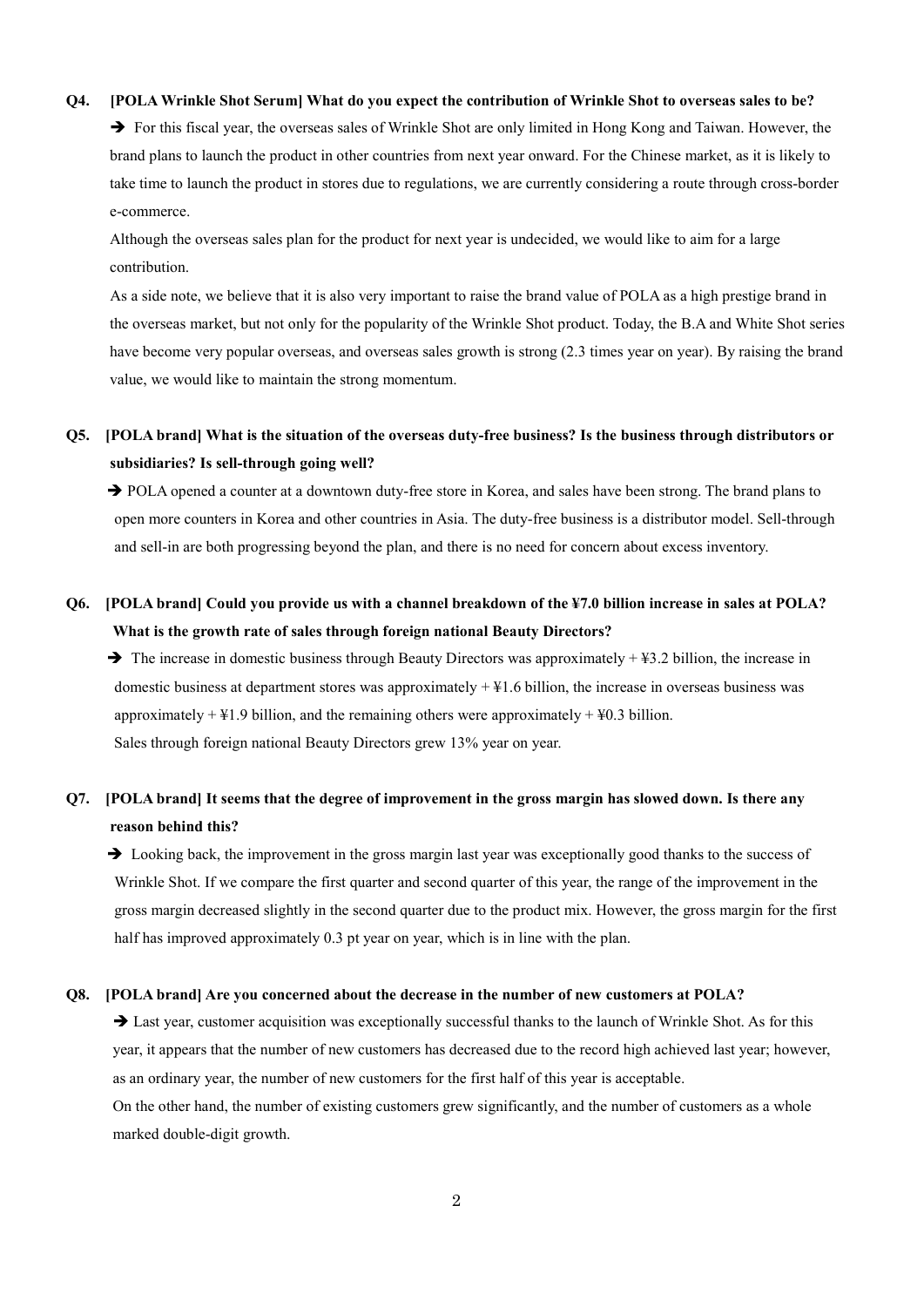Q9. [POLA brand] It appears that the growth rate in operating income is not as high as it is in sales. Is this because of an increase in the sales composition ratio of beauty and health food? What do you expect POLA's profitability to be like next year?

 $\rightarrow$  It is a fact that the degree of the contribution of beauty and health food products to sales growth was relatively high in the first half; however, that of skincare products was also high. At POLA, the more sales increase, the more commission expenses are incurred – this results in operating income growth remaining at a similar level to sales growth.

POLA's operating margin for the first half was 23%, and the first quarter and second quarter both recorded doubledigit growth. We expect that POLA will be able to keep its high profitability at the current level from next year onward.

Q10. [ORBIS brand] What is the purpose of lowering the price point of the new ORBIS U? Do you aim to up-sell, shifting from other products such as AQUA FORCE?

 $\rightarrow$  The purpose of the price change is to shift the product to a price range that is a relatively blue ocean among the middle price range market. The middle price range market as a whole is currently sluggish; however, we find that there is room for opportunity in the price range between ¥2,500 and ¥3,000. There will be some up-selling from AQUA FORCE after the renewal of ORBIS U; however, we are aiming to acquire new customers. To achieve this, the brand plans to introduce a range of initiatives and promotions from October.

### Q11. [ORBIS brand] Operating income increased despite the sales drop. Is this achieved in the same way as in FY2016, when ORBIS managed to achieve an increase in operating income by cutting costs?

 $\rightarrow$  For FY2016, ORBIS did achieve an increase in operating income by cutting costs. However, in terms of the first half of this year, the approach is different from that of FY2016. The brand is now concentrating its resources on a marketing strategy centered on the existing ORBIS=U product, has ceased campaigns with the appeal of affordable pricing, and is striving to improve the LTV (Lifetime Value) of loyal customers. By doing so, the brand has achieved improvements in cost of goods sold and cost efficiency, as well as a recovery in profitability.

### Q12. [ORBIS brand] The number of customers purchasing the mainstay skincare product series has grown significantly. Did ORBIS take any special measures?

 $\rightarrow$  As mentioned above, the brand ceased campaigns with the appeal of affordable pricing and concentrated its marketing resources on the existing ORBIS=U product. Consequently, health food and fashion products dropped and the composition ratio and sales of skincare products grew. This resulted in an increase in gross profit, a decrease in promotion expenses and an increase in operating income for the first half.